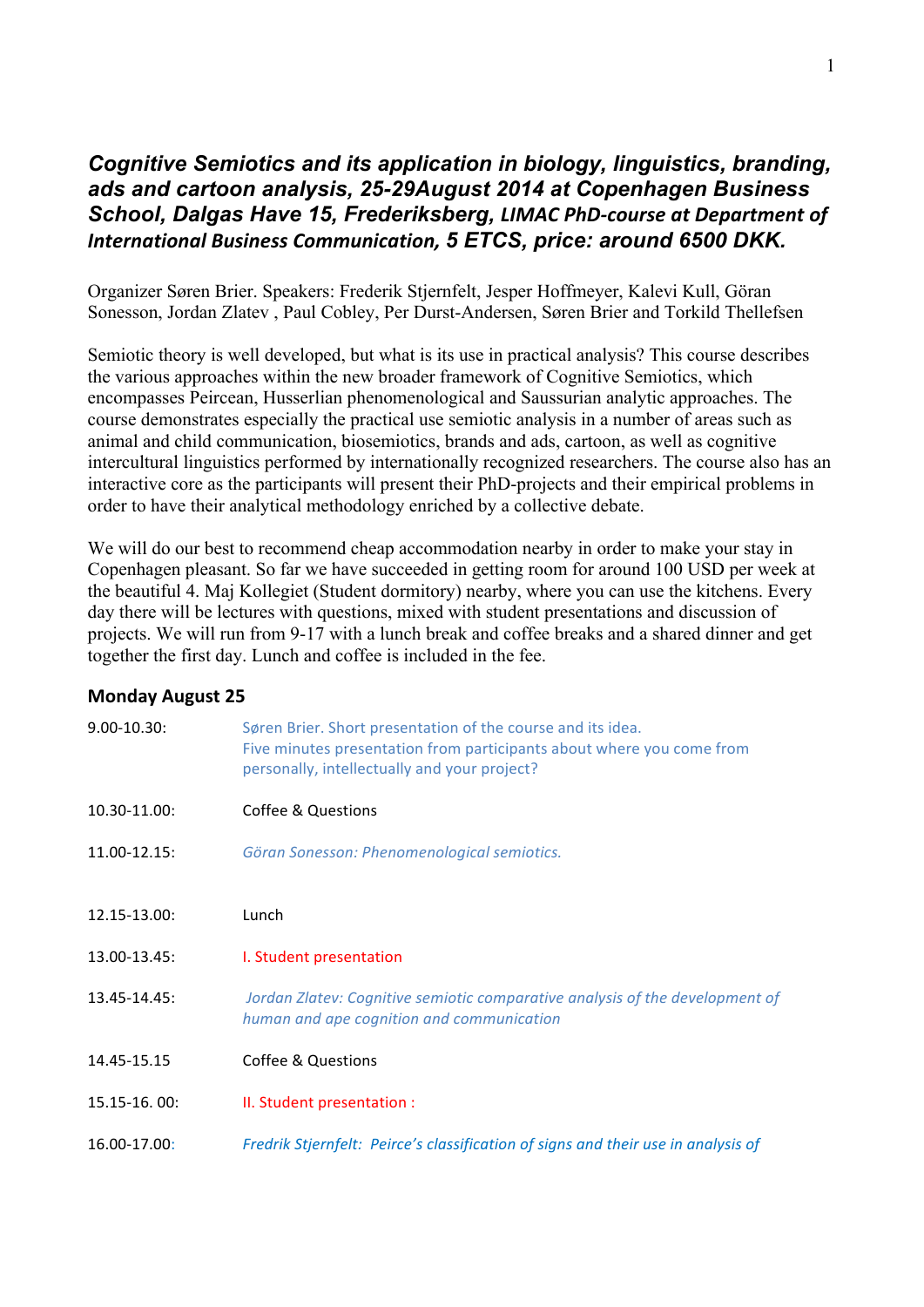#### *cognition and communication.*

18.00: We eat a buffet dinner together with choice of meat, fish and pure vegetarian dishes right after the course at CBS.

# **Tuesday August 26**

| $9.00 - 10.00$ :  | Göran Sonesson: Development of experimental work in phenomenological<br><b>semiotics</b>                                           |
|-------------------|------------------------------------------------------------------------------------------------------------------------------------|
| 10.00-10.30:      | Coffee & Questions                                                                                                                 |
| 10.30-11.30:      | Kalevi Kull: Biosemiotics as a bridge between science and the humanities. Steps to<br>an experimental approach                     |
| $11.30 - 12.15$ : | III. Student presentation                                                                                                          |
| 12.15-13.00:      | Lunch                                                                                                                              |
| 13.00-14.00:      | Jesper Hoffmeyer: The development and analytic application of Peircean<br>biosemiotics in genetics, molecular biology and ecology. |
| 14.00-14.30       | <b>Coffee &amp; Questions</b>                                                                                                      |
| 14.30-15.15       | IV. Student presentation :                                                                                                         |
| 15.15-16.15:      | Kalevi Kull: The development and application of the theory of the Tartu-Moscow<br>school of Biosemiotics.                          |
| 16.15-17.00       | Discussion with all participants                                                                                                   |

# **Wednesday August 27**

| $9.00 - 10.00$ :  | Søren Brier: Analysis of animal behaviour                                               |
|-------------------|-----------------------------------------------------------------------------------------|
| $10.00 - 10.30$ : | Coffee & Questions                                                                      |
| $10.30 - 11.15$ : | V. Student presentation :                                                               |
| $11.15 - 12.15$ : | Paul Cobley: Sebeok's development of the semiotic idea of analysis as modelling.        |
| 12.15-13.00:      | Lunch                                                                                   |
| 13.00-14.00:      | <b>Søren Brier:</b> Semiotic analysis of an ad: Ejlersen's sofas and little riding hood |
| 14.00-14:30:      | Coffee & Questions                                                                      |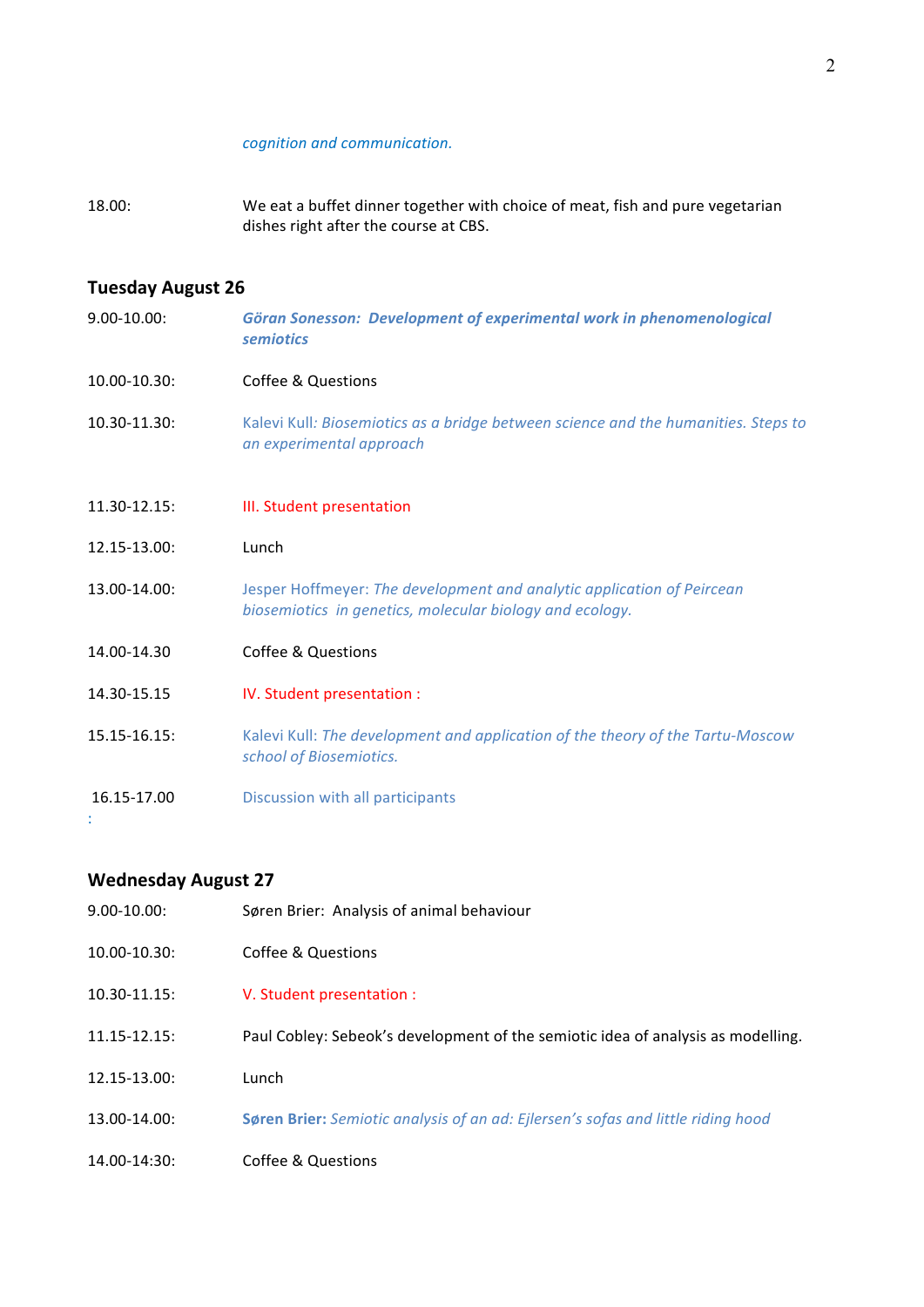| $14.30 - 15:15:$ | VI. Student presentation :                                                          |
|------------------|-------------------------------------------------------------------------------------|
| $15.15 - 16.15$  | Paul Cobley: Different types of Peircean based analysis of communication and<br>ads |
| 16:15-17:00:     | Questions to panel and summing up.                                                  |

# **Thursday August 28**

| $9.00 - 10.00$ :  | Jordan Zlatev: Intersubjectivity and sign use in children.         |
|-------------------|--------------------------------------------------------------------|
| $10.00 - 10.30$ : | Coffee & Questions                                                 |
| $10.30 - 11.30$ : | Fredrik Stjernfelt with colleagues: Semiotic analysis of cartoons. |
| 11.30-12.15:      | <b>VII. Student presentation</b>                                   |
| 12.15-13.00:      | Lunch                                                              |
| 13.00-14.00:      | <b>VIII Student presentation</b>                                   |
| 14.00-14:30:      | Coffee & Questions                                                 |
| 14.30-16.30:      | Torkild Thellefsen: Cognitive branding                             |
| 16:30-17:00:      | Panel with questions from students and discussion                  |

# **Friday August 10**

| $9.00 - 10.00$ :<br>10.00-10.30: | <b>Torkild Thellefsen: Value profiling</b><br><b>Coffee &amp; Questions</b>                                                                                           |
|----------------------------------|-----------------------------------------------------------------------------------------------------------------------------------------------------------------------|
| 10.30-11.15:                     | IX. Student presentation:                                                                                                                                             |
| $11.15 - 12.15$ :                | Per Durst-Andersen I: Peircean foundation for an interdisciplinary theory of<br>language, cognition and communication: Embodiment                                     |
| 12.15-13.00:                     | Lunch                                                                                                                                                                 |
| 13.00-13.45:                     | X. Student presentation:                                                                                                                                              |
| 13.45-14.45                      | Per Durst-Andersen II: Peircean foundation for an interdisciplinary theory of<br>language, cognition and communication: analysis of problems using global<br>English. |
| 14.45-15:15:                     |                                                                                                                                                                       |
|                                  | <b>Coffee &amp; Questions</b>                                                                                                                                         |
| $15.15 - 16.15$                  | Søren Brier: Summing up and discussion.                                                                                                                               |
| $16.15 - 17:00$ :                | Evaluation and suggestions for improvements as well as follow up courses.                                                                                             |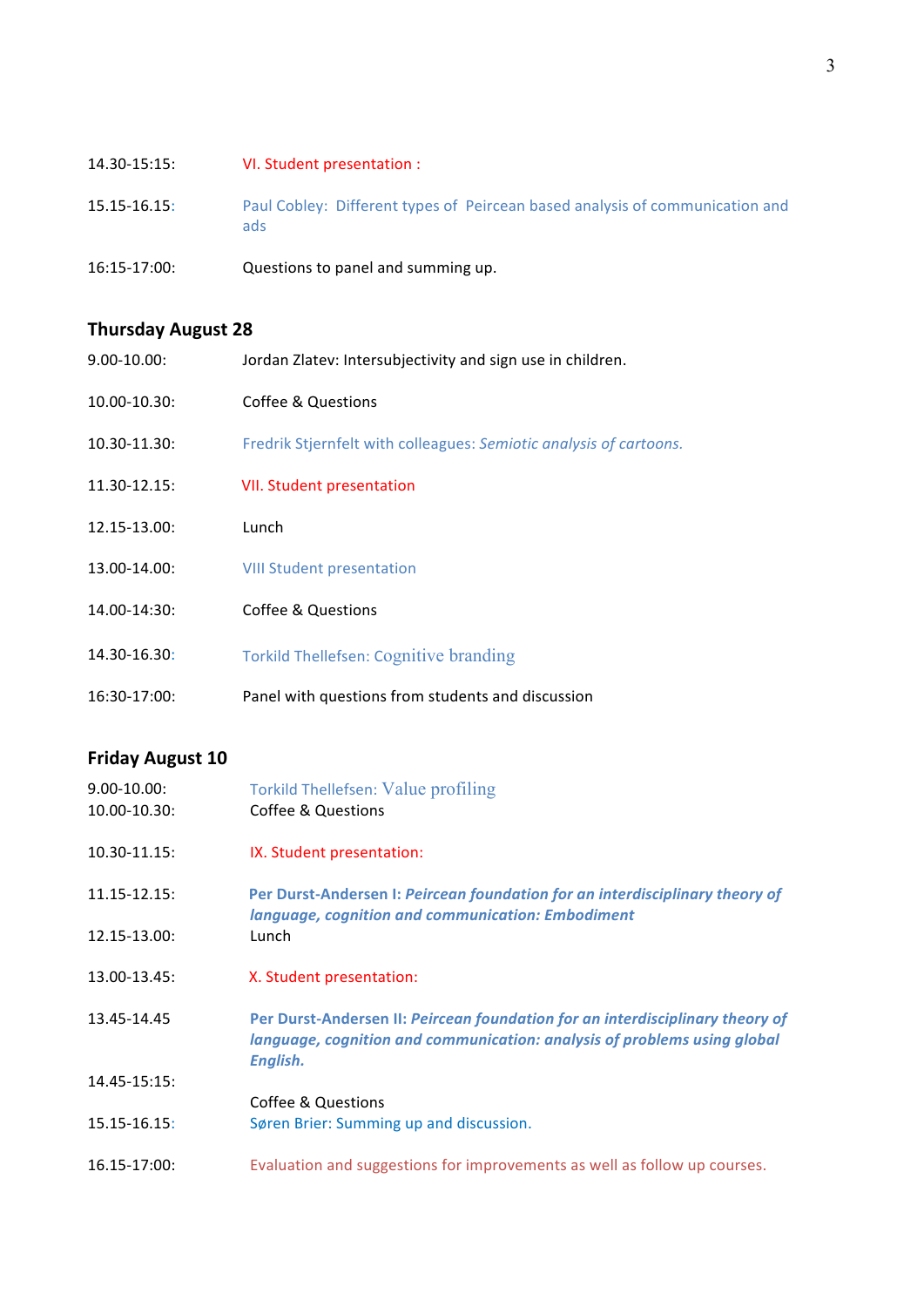#### Literature

Brier S. (2011) Ethology and the Sebeokian way from zoosemiotics to cyber(bio)semiotics. In: Deely J., Kull K. & Petrilli S. (eds.) *Semiotics continues to astonish: The intellectual heritage of Thomas* Albert Sebeok. Mouton de Gruyter, Paris: 41–84.

Brier, S. (2000). "Biosemiotic as a possible Bridge between Embodiment in cognitive Semantics and the Motivation concept of Animal cognition in Ethology". Cybernetics & Human Knowing, 7(1), pp 57-75.

Bundgaard, P. Skov Nielsen, H. and Stjernfelt, F. (Eds.): Narrative Theory and Poetics: 5 Questions, Automatic Press / VIP, 2011

Cobley, P. (2005) 'Barthes, Roland: theory of the sign' in K. Brown ed. Encyclopaedia of Language and Linguistics 2nd edn, Oxford: Elsevier

Cobley, P. (2006) 'Barthes' sign theory in Anglophone media and cultural studies' in A. Ponzio, P. Calefato and S. Petrilli eds., Con Roland Barthes alle sorgenti del senso Rome: Meltemi

Cobley, P. (2009) 'Time, feeling and abduction: towards a new theory of narrative' in Deely, J. and Sbrocchi, L. eds. Semiotics 2008 pp. 858-68, Ottawa: Legas.

Cobley, P. (2010) 'Cybersemiotics and human modelling' Entropy 12: 2045-2066 (available at http://www.mdpi.com/1099-4300/12/9/2045/pdf)

Cobley, P. (2014a) 'Codes and coding: Sebeok's zoosemiotics and the dismantling of the fixedcode fallacy' Semiotica 198: 32-45.

Cobley, P. (2014b) 'Re-viewing Vantage Point' in W. Buckland (ed.) The Hollywood Puzzle Film, New York: Routledge/American Film Institute.

Cobley, P. and Haeffner, N. (2009) 'Digital cameras and domestic photography: communication, agency and structure' Visual Communication 8 (2) 123-146.

Cobley, P. and Machin, D. (forthcoming) 'Photography and semiotics' in S. Bull (ed.) The Blackwell Companion to Photography, New York: WileyBlackwell.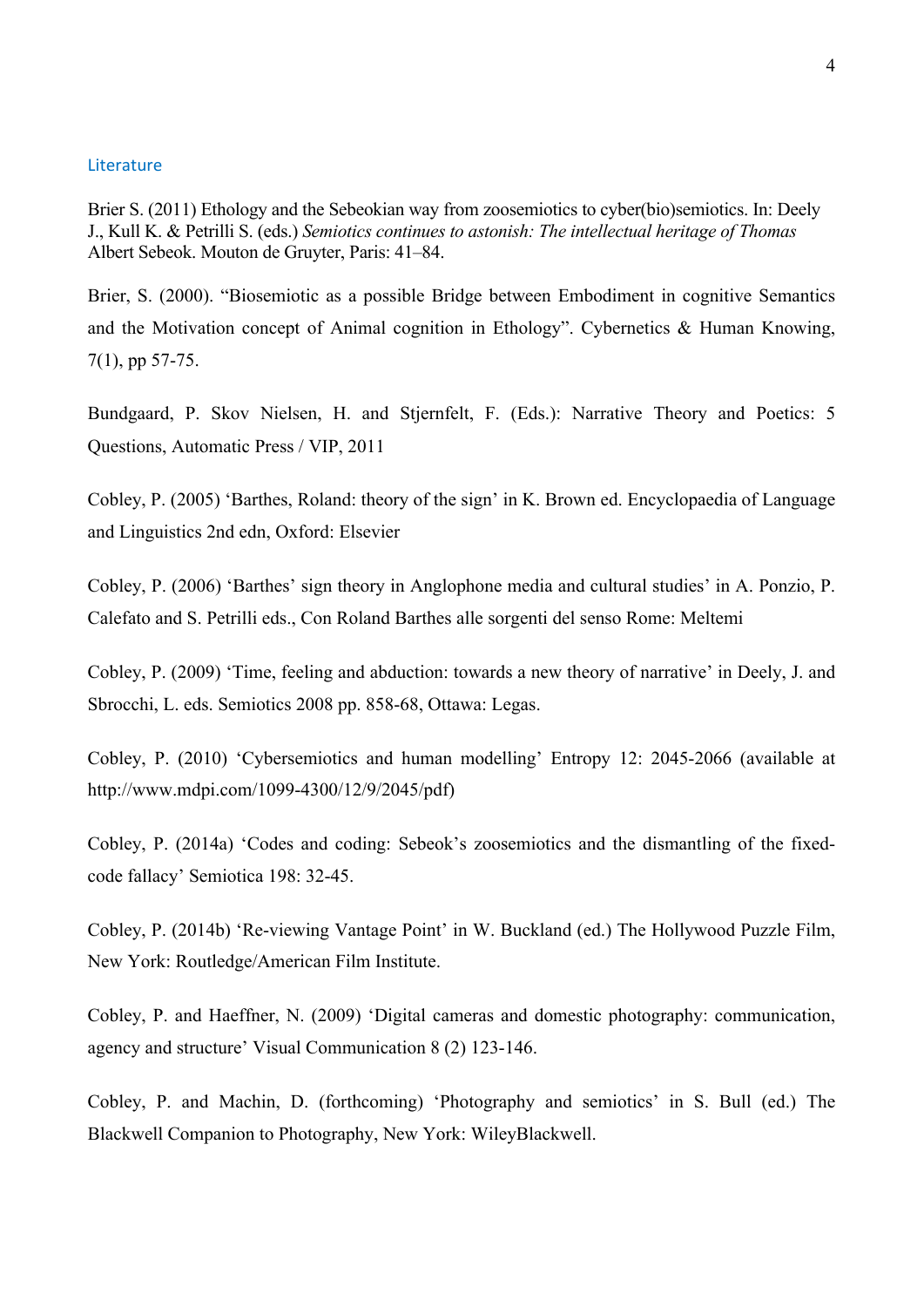Deely, J. (2009) Purely Objective Reality, Berlin: de Gruyter.

Deely, J. 1994. The Human Use of Signs, or Elements of Anthroposemiosis Lanham, MD.: Rowman and Littlefield pp. 11-22

Durst-Andersen (2012): What Languages Tell Us About the Structure of the Human Mind. In: Cognitive Computation, Vol. 4, Nr. 1, 2012, s. 82-97.

Durst-Andersen, Per (2011): Linguistic Supertypes : A Cognitive-Semiotic Theory of Human Communication.Mouton de Gruyter, 2011. 265 s.

Hoffmeyer, Jesper (2013) "Why do we need a semiotic understanding of life?" In Brian Henning and Adam Scarfe (editors): Beyond Mechanism. Putting life Back into Biology, Lexington Books, 147-168.

Hoffmeyer, Jesper (2012) "Astonishing Life" in Paul Cobley, John Deely, Kalevi Kull and Susan Petrilli (eds): *Semiotics Continues to Astonish*, De Gruyter Mouton, 2011, Chapter 9: 191-205.

K.Kull (2000). Organisms can be proud to have been their own designers. Cybernetics and Human Knowing 7(1): 45-55.

K.Kull, S.Salupere, P.Torop (2005). Semiotics has no beginning. In: Deely, John, Basics of Semiotics. (Tartu Semiotics Library 4.) Tartu: Tartu University Press, ix-xxv.

Magnussen, Anne & Hans-Christian Christiansen (ed.) *Comics & Culture.*13 Analytical and Theoretical Approaches to Comics, 2000, 247 pp

Sonesson, Göran (2009): The view from Husserl's lectern. Considerations on the role of phenomenology in Cognitive Semiotics. *Cybernetics and Human Knowing* 16.3-4, 2009: 107-148.

Sonesson:, Göran (2009): Here comes the semiotic species. Reflections on the semiotic turn in the cognitive sciences. In *Symbolic transformations. The mind in movement through culture and society*. B. Wagoner, ed., 38-58. London: Routledge 2009

Sonesson:, Göran (2013): The picture between mirror and mind. From phenomenology to empirical studies in pictorial semiotics. Origins of Pictures - Anthropological Discourses in Image Science, Chemnitz, March 30 - April 1, 2011. Sachs-Hombach, Klaus, & Schirra, Jörg R.J. (eds)., 270-311. Köln: Halem Verlag 2013.

Sonesson:, Göran (2010): Pictorial semiotics in *Encyclopedic dictionary of semiotics,* edited by Sebeok, Thomas A., & Danesi, Marcel. Berlin ; New York : De Gruyter Mouton. 3. rev. and updated ed.